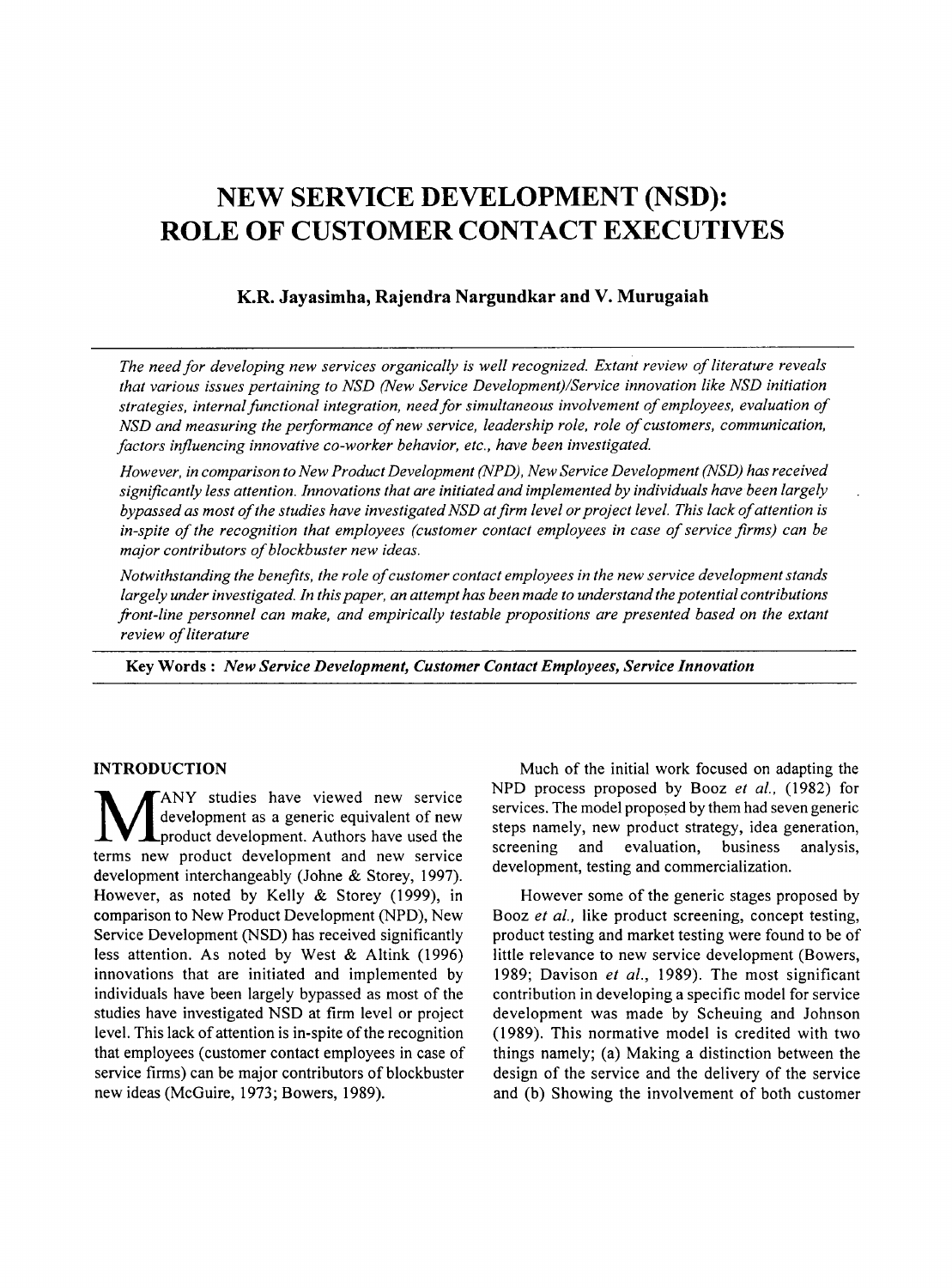contact employees as well as the customers in the new service development process.

However the major limitation of the above normative model is that the nature of new service ideas, job characteristics, the circumstances under which customer contact employees contribute to NSD etc., have not been clearly articulated. Scheuing & Johnson's model provides a broad overview of new service development process without getting into the finer aspects of individual constructs.

Subsequently Jeroen & Kemp (2003) developed a conceptual framework to determine the innovative behavior of co-workers in knowledge intensive services. They proposed job challenge, autonomy, strategic attention, supportive climate, external contacts, market differentiation and variation in demand as determinants of innovative behavior of co-workers.

Schneider & Bowen (1984) have argued that by including employees in the NSD process, customer needs can be better identified, likelihood to successful implementation can be enhanced, process efficiency can be enhanced and might result in employees treating customers better. Gordon et al., (1997) and Cadogan & Simintiras(1996) discuss the contributions sales personnel can make by the virtue of being closer to customers.

# METHODOLOGY

The objective of the paper is to add to the existing body of knowledge to provide a better understanding of the potential contributions at individual level (primarily customer contact executives/front-line service personnel) to NSD. The focus particularly is on incremental contributions involving little or no technological innovations. An attempt has been made to understand the potential contributions front-line personnel can make, and empirically testable propositions are presented based on the extant review of literature.

For the present study, criteria specified by Barett (2004) are used to determine the front-line executive function. Barett has listed the following characteristic features of the customer contact executives; (a) it is people oriented (b) work is rarely routinised fully (hence non-uniform tasks) and (c) sensitive to changes in internal and external organizational environments. As suggested by West & Farr (1989), innovation at individual level is considered as "individual actions directed at generation, introduction and application of beneficial novelty".

#### LITERATURE REVIEW AND PROPOSITIONS

In the following sections, current literature is reviewed and new testable propositions are developed.

#### Innovation Strategy

Easingwood (1990) and De Jong et al. (2001) have underlined the need for setting clear goals for new service development. It is well known that a clearly articulated vision would act as a blueprint, channelise all resources in the required direction and more so provide direction operationally to the employees. While Jeroen & Kemp (2003) have conceptualized strategic attention to positively influence innovative behavior, they have ignored the different typologies of innovation prevalent in the literature.

Based on the overall approach to new service development, firms have been categorized as prospector, analyzer, defender and reactor by Miles & Snow (1978). Prospectors believe in being 'first' with new products, markets and technologies, analyzers are fast followers with cost efficient or innovative products, defenders are niche players who operate in a relatively stable product or service area and reactors are the firms that initiate change only after forced by competitive forces. This categorization has been used in studies carried by Griffin & Page (1996), Kelly & Storey (1999) etc.

*We posit that contribution of customer contact executives to new service development would be moderated by the firm's innovation strategy.*

As a corollary, we also posit that customer contact executives would play a significant role in new service development in prospector and analyzer firms and an insignificant role in defender and reactor firms.

# Form of Innovation

Pim (2000) has presented a four dimensional model of service innovation, which aids in mapping and analysis of the diversity of innovation. The four dimensions are; new service concept, new client interface, new service delivery system and technological options. Gadery, Gallouj & Weinstein (1994) list *Ad-hoc innovation* as one of the forms of innovation. It primarily refers to "innovation produced during the very process of providing the service". They also list other forms of innovation like product innovation, process innovation, organizational innovation and market innovation.

VISION-The Journal of Business Perspective . Vol. 11 . No. 2 . April-June 2007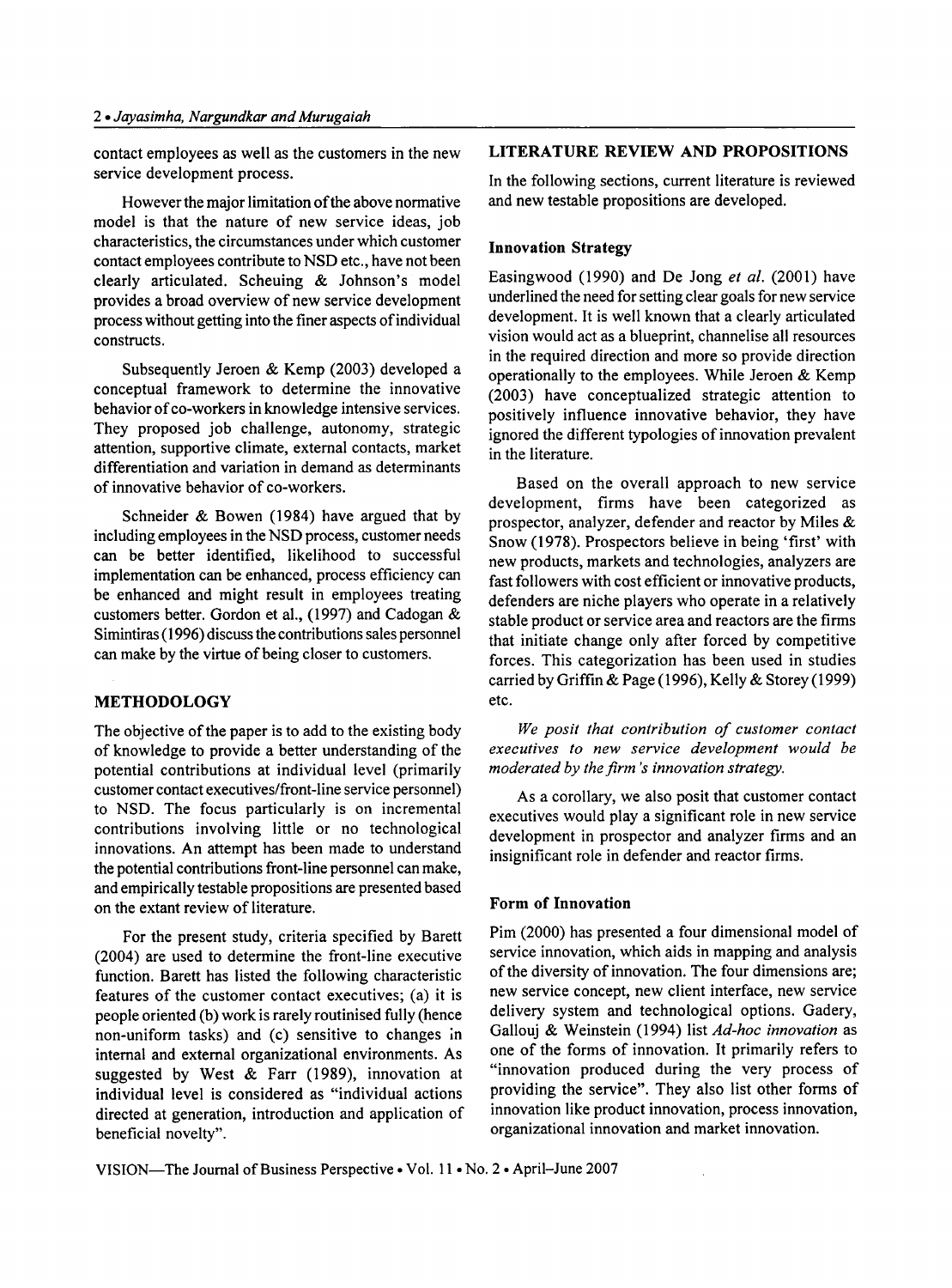If the role of customer contact executives in new service development is viewed from the prism of the above four dimensional model, it is apparent that they can play a significant role in the new service delivery system and may be some role in new client interface. Given the current job design of customer contact executives, it is less likely that they would contribute significantly in terms of new service concept as it strongly depends on organizational capabilities. This is supported by the view held by Gupta *et al.* (1990) that even when the marketing function is responsible for new service development, it has little control over associated activities like training, service testing etc. Based on the discussion in this section and the previous section on innovation strategy, we posit that:

*The greatest contribution of customer contact executives in new service development would be in the form of new service delivery system in analyzer firms.* 

*We also posit that contribution ofcustomer contact executives to new service development in theform ofadhoc innovations would be significantly higher than in other forms of innovation like product innovation, organizational innovation and market innovation.*

Four types of service failures can be found in the literature; namely, *outcome failure, process failure, exceptionally slow service and mistakes in service.* Service recovery includes all actions of the service provider to mitigate the service failure (Johnston & Hewa, 1997). Smith *et al.* (1999) distinguish between proactive recovery and reactive recovery. In the former, recovery efforts are initiated even in the absence of a customer complaint. Sara & Bodil (2004) have proposed that a systematic customer interaction following a service failure can provide information for service development. Hays, Hills & Geurs (2000) have argued that service guarantee might increase the probability of customer contacts after service failure.

However, to understand the nature of new service innovations that can result from such interactions (contacts), the typology of innovations proposed by Gadery, Gallouj & Weinstein (1994) and Pim (2000) is quite helpful. Gadery, Gallouj & Weinstein list two primary types of innovations-namely, *radical innovation and incremental innovation.* A third type of innovation coined by Foray (1993) listed by Gadery, Fallouj & Weinstein (1994) is *recombination model of Weposit that asfull-time employees are more likely innovation.* Pim (2000) talks about five patterns of *to be involved with their job; their contribution would*

innovation namely; supplier dominated (innovations by external suppliers, implemented by service providers), client led innovation (based on customer needs), innovation within services (intra firm innovation), innovation through services (influencing the innovation process within the client firm by service provider) and paradigmatic innovations (radical innovations affecting every one in the value chain).

*Weposit that customer contact executives can play a significant role in client led innovation and have little or insignificant role in other patterns ofinnovation.*

*We also posit that consequent to a service failure, customer contact executives can contribute to service development effort mostly in terms of incremental innovation, as radical innovation would require greater organizational and socio-technical support.*

*We also posit that contribution ofcustomer contact executives to new service development following a service failure would be significantly higher in the presence ofservice guarantees and significantly lower in the absence ofservice guarantees.*

*We also posit that customer contact employees participating in proactive recovery situations are more likely to contribute to new service development.* Service Recovery

#### Employment Status

Based on an extensive review of literature, Johne & Storey (1997) found that development of new financial services has attracted significantly more attention than any other service. In a study, Rajatanavin & Speece (2003) comment that particularly in insurance industry, sales agents legally represent the insurer. In other words, sales agents represent the human face of many insurance companies. A significant number of these sales agents (the primary source of customer contact) work on a part-time basis. According to CBS<sup>1</sup>, in 2005, about 26 per cent of all service jobs in UK and about 46 per cent of all service jobs in Netherlands were carried out by part-time employees. In the field of occupational and organizational psychology, a significant body of knowledge exists on the job attitude ofpart-time versus full time workers. Thorsteinson (2003), based on a meta-analytic review of job attitudes of parttime and full-time workers, found full time employees to be more involved with their jobs than part-time employees. Surprisingly this dimension has not been explored in the NSD literature.

VISION-The Journal of Business Perspective . Vol. 11 . No. 2 . April-June 2007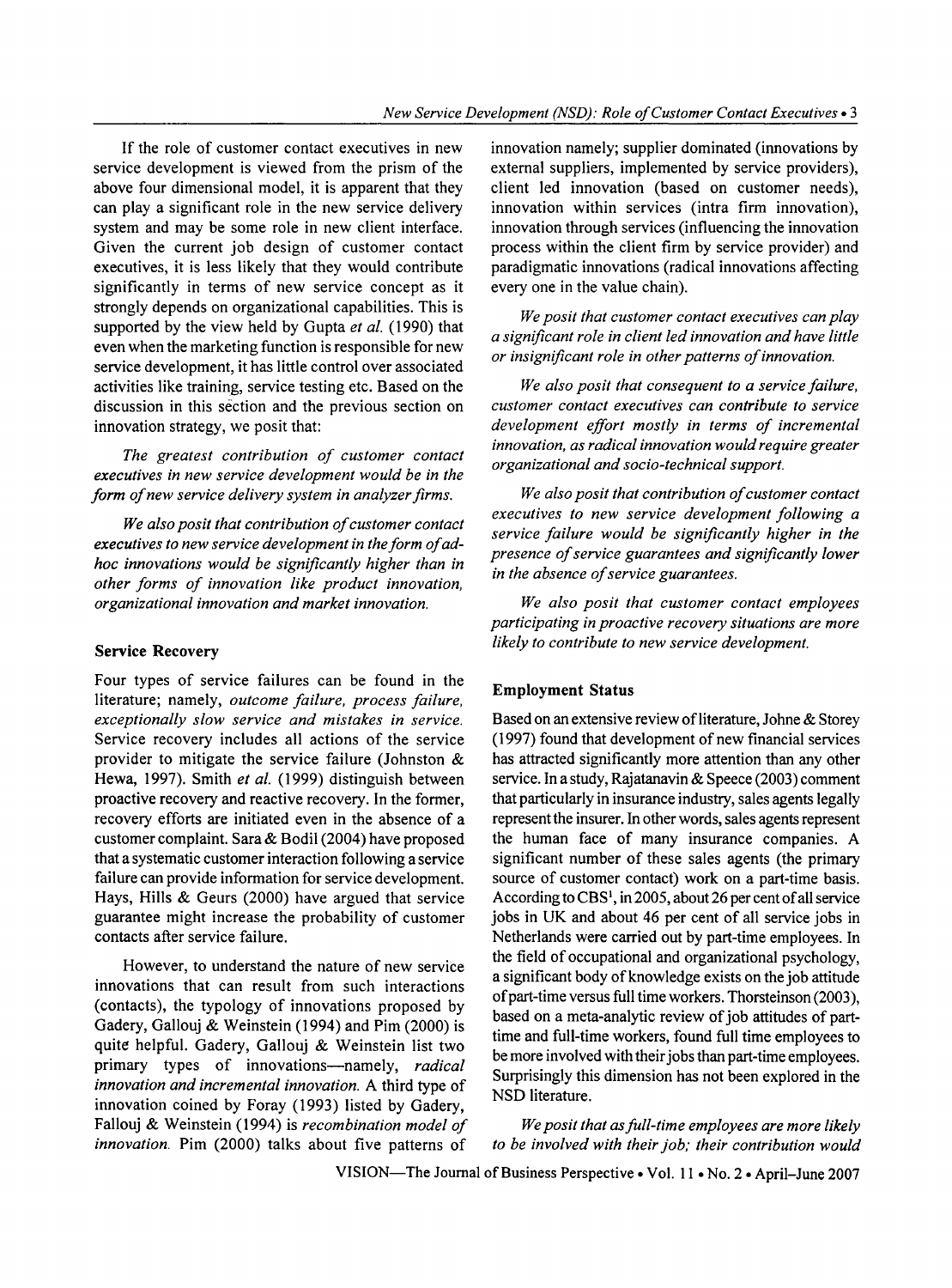# *be more significant to new service development than that of part-time employees.*

Surprisingly, earlier studies (de Brentani, 1986; Easingwood, 1986) which found front line personnel's role in new service development to be significant do not seem to have considered the employment status.

# Sales Force Structure & Strategy

As indicated earlier, new financial service development has attracted significant attention. World wide insurance companies follow multi channel distribution strategy. Insurance products are distributed using the following channels viz., (a) direct to customers (b) business to business channel (c) affinities (partnership with banks and other financial institutions) and (d) intermediary channels. In case of a global insurance major like Prudential U.K, intermediary channels contributed to significant amount of sales (close to  $60\%$ ).<sup>2</sup>

In India, insurance products are sold primarily through personal distribution system and direct response distribution system (Sreedevi & Sridhran, 2006). Close to 88 per cent of life insurance products were sold through agents. In India, an insurance agent can be any one from a postman to the neighborhood grocer. Surprisingly sales force structure, strategy and educational background and other demographic factors of customer contact executives in a highly researched area like new service development in insurance sector has not been investigated. We feel that there is a need for further investigation of the role of the sales force structure & strategy as antecedent of new service development.

*Hence we posit that sales force strategy and structure significantly influences the contribution to new service development at the individualleve/.*

*We also posit that the demographic characteristics of customer contact executives significantly influence the contribution made by the individual to new service development process.*

# Voluntary Eemployee Turnover

Annual turnover rate or attrition (or voluntary employee turnover) of customer contact executives is a common problem service firms are experiencing. In fact it has attained serious proportions in certain types of service (Vivienne, 2004). Ebbin (2000) has recorded 117 per cent median annual employee turnover in restaurant services in the US. IT Enabled Services (ITES) is experiencing one of its worst attrition rates in the recent past. Citing New York Times, BPOIndia.org<sup>3</sup> puts annual global attrition rate of ITES employees at 24 per cent and US at 42 per cent. With 50 per cent attrition, Indian BPOs are experiencing the worst. A recent report in a leading business newspaper put the attrition rate of middle level executives in the Indian hotel industry at 50 per cent. Intuitively, with high attrition, the firm loses for everthe tacit knowledge that customer contact employees possess about potential new service innovations.

*Hence we posit that high voluntary turnover significantly contributes inversely to the new service development at individualleve/.*

# Reward Systems

Equity theorists believe that individuals evaluate the fairness of an exchange by balancing input against output (Walster *et ai,* 1973). Individuals (in an organizational setup, employees) perceive a sense of inequity when they receive less for their efforts. Literature on entrepreneurship lists prior knowledge as one of the prerequisites for opportunity identification (Shepard & DeTinne, 2005). Prior knowledge is defined as "individual's distinct information about a particular subject matter that provides him with the capacity to identify certain opportunities". As noted earlier, by the virtue of close interactions with the customers, customer contact executives are able to identify gaps and also identify potential new service ideas (opportunity identification). In other words, they possess the 'prior knowledge' . Another factor which is also listed as a major contributor for opportunity identification is the potential financial reward. Financial reward is the "possible financial gain". He may, in fact, consider moving out or, if capital requirements are minimal, even start his own venture.

*Hence we posit that if the financial gains (reward system) are not commensurate with the potential gains from the service innovation, the customer contact executive may not contribute to NSD in his organization.*

# MANAGERIAL IMPLICATIONS

As noted earlier, contributions that customer contact employees could make to new service development is sub-optimally utilized. The objective of the paper was to provide better understanding of the potential contributions at individual level to new service

VISION—The Journal of Business Perspective • Vol. 11 • No. 2 • April-June 2007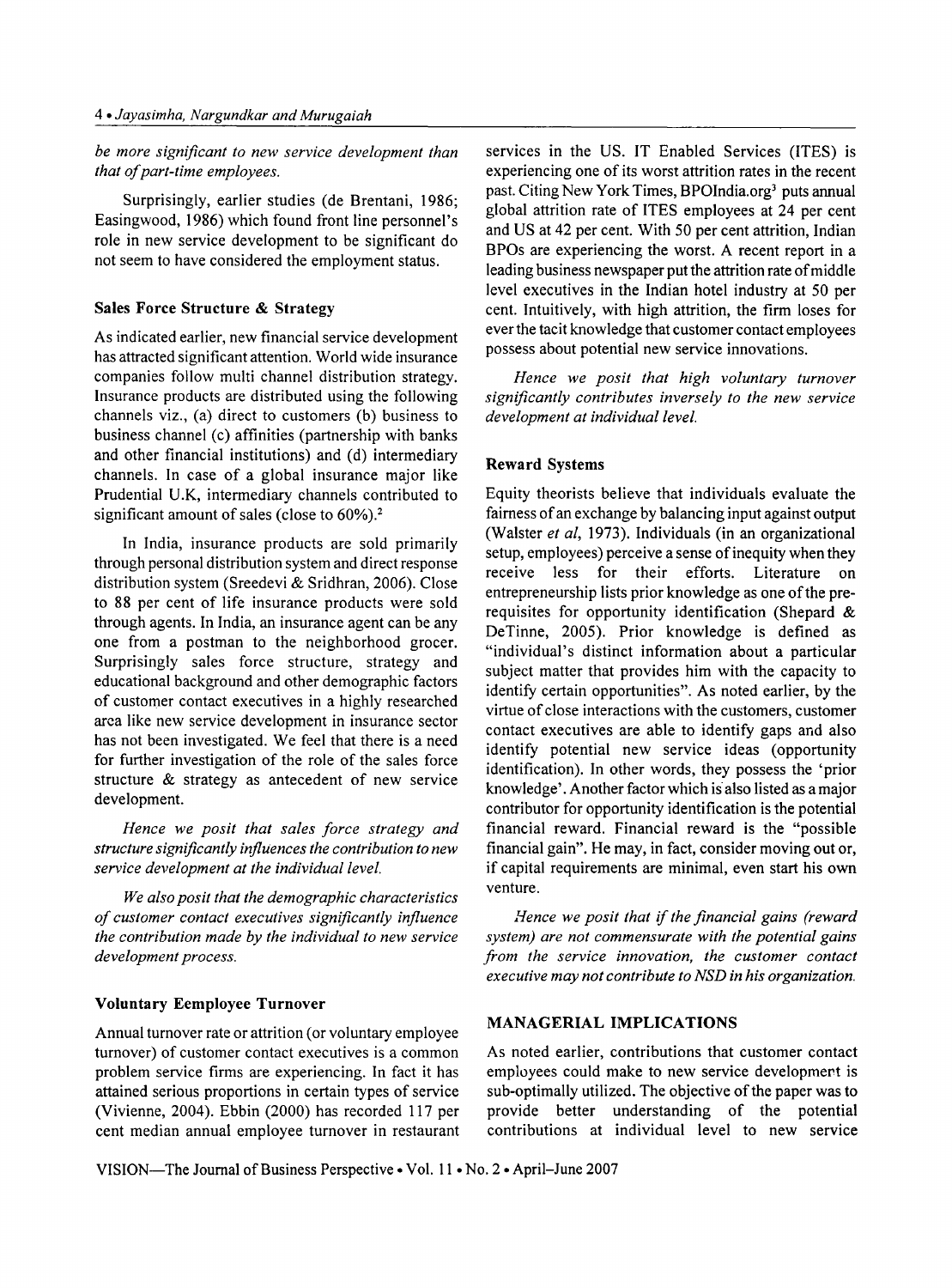development. Relevant variables are identified based on a review literature and empirically testable propositions are presented. Empirical testing of the hypothesis might result in

- a. Bridging the gap between expectations and actual contributions of customer contact employees to service development
- b. Better understanding of the relationship between innovation strategy of the firm and the role of customer contact employees in service development
- c. Throw light on service failure as antecedent of service development and the resultant typologies of innovation
- d. Better understanding of inter-linkages between channel structure & strategy and potential contributions of new service development by customer contact employees.
- e. Understanding ofthe inter-relationship between voluntary employee turnover, reward system and service innovation.

#### **NOTES**

- 1. *http://www.cbs.nl/en-GB/menu/themas/dossiers/vrouwenen-mannen/publicities/artikelen/archief/2004/ 2004-* 1*610 wm.htm available on 13.7.2006*
- *2. prudential announces structure* & *strategic alliance for its UK insurance operations, available at http://www. prudential. co. uk/prudentialylc/media/newsreleases/ archive 2001/2001-11-02 on 07/07/2006*
- *3. (www.bpoindia.org/research/attrition/shtml on 19.7.2006)* High attrition may upset the hospitality applecart, Economic Times, June 20, 2006

# **REFERENCES**

- Barett, S. (2004), "Emotional Labor and the Permanent Causal Lecturer, Ideas for a Research Project," *International Education Journal,* 4 (4), pp. 92-101.
- Bowers, M.R. (1989), "Developing New Services: Improving the Process Makes it Better," Journal of Services Marketing, 3, Winter, pp. 15-20.
- Booz, Allen and Hamilton (1982), *New Products Management for the 1980s,* Booz, Allen & Hamilton, NY.
- Cadogan, 1.W, and Simintiras, A.C. (1996), "Behaviorism in the Study ofSales Person: Customer Interactions," *Management Decision,* 34(6), pp. 57-64.
- Davison, H., Watkins, T. and Wright, M. (1989), "Developing New Personal Financial Products: Some Evidence on the

Role of Market Research," *International Journal of Bank Marketing,* 7(1), pp. 8-15.

- deBrentani, U. (1986), "Do Firms Need a Custom-designed New Product Screening Model?," Journal of Product Innovation *Management,* 3, pp. 108-119.
- Shepard, D.A. and DeTienne, D.R. (2005), "Prior Knowledge, Potential Financial Reward, and Opportunity Identification,' *Entrepreneurship Theory and Practice,* January, pp. 91-97.
- De Jong, J.PJ., Kemp, R. and Snel, C. (2001), "Determinants of the Innovative Ability of SMEs: An Empirical Test of a Causal Model," ElM, Zoetermeer.
- Easingwood, CJ. (1986), "New Product Development for Service Companies," *Journal of Product Innovation Management,* 3(4), pp. 264-275.
- Easingwood, CJ. (1990), *"Service Design and Service Strategies,*" Conference Proceedings: <sup>1st</sup> International Research Seminar in Service Management, Institute d'administration des entriprise, June, pp.188-190.
- Ebbin, R. (2000), *"Turnover Rates Up, Restaurants USA,"* available at http://www.restaurant.org/rusa/ magArticle. cfm?ArticleID=169. 8th October, 2004
- Foray, D. (1993), "Modernization des Enterprises, Cooperation Industrielle Inter et Intra-firmes et Ressaources Humanies," Rapport Pour Ie Ministere de la Recherche et de la Technologie.
- Gadrey, 1., Gallouj, F. and Weinstein, O. (1994), "New Modes of Innovation: How Services Benefit Industry," *International Journal ofService Industry Management,* 6(3), pp. 4-16.
- Gordon, G.L., Schoenbachler, D.O., Kaminski, P.F. and Brouchous, K.A. (1997), "New Product Development: Using the Sales Force to Identify Opportunities," *Journal of Business and Industrial Marketing,* 12(1), pp. 33-50.
- Griffin, A. and Page, A.L. (1996), "Success Measurement Project: Recommended Measures for Product Development Success and Failure," *Journal of Product Innovation Management,* 13, pp.478-496.
- Gupta, A.K., Raj, S.P., Stricter, 1. and Wilemon, D. (1990), "Product Management and the Marketing of Financial Services," Conference Proceedings: 1st International Research Seminar in Service Management, Institute d'administration des enterprises, France, pp. 303-320.
- Hays, J., Hills, A. and Geurs (2000), "The Impact of Service Guarantees on Service Quality at Radisson Hotels Worldwide," in I.A Fitzsimmons and MJ Fitzsimmons (eds.), *New Service Development-Creating Memorable Experiences,* Sage, Thousand Oaks, CA.
- Jeroen, P.J. and Kemp, R. (2003), "Determinants of Co-workers' Innovative Behavior: An Investigation into Knowledge Intensive Services," *International Journal of Innovation Management,* 7(2), pp. 189-212.
- Johne, A. and Storey, C. (1997), "New Service Development: A Review of the Literature and Annotated Bibliography,"

VISION-The Journal of Business Perspective . Vol. 11 . No. 2 . April-June 2007